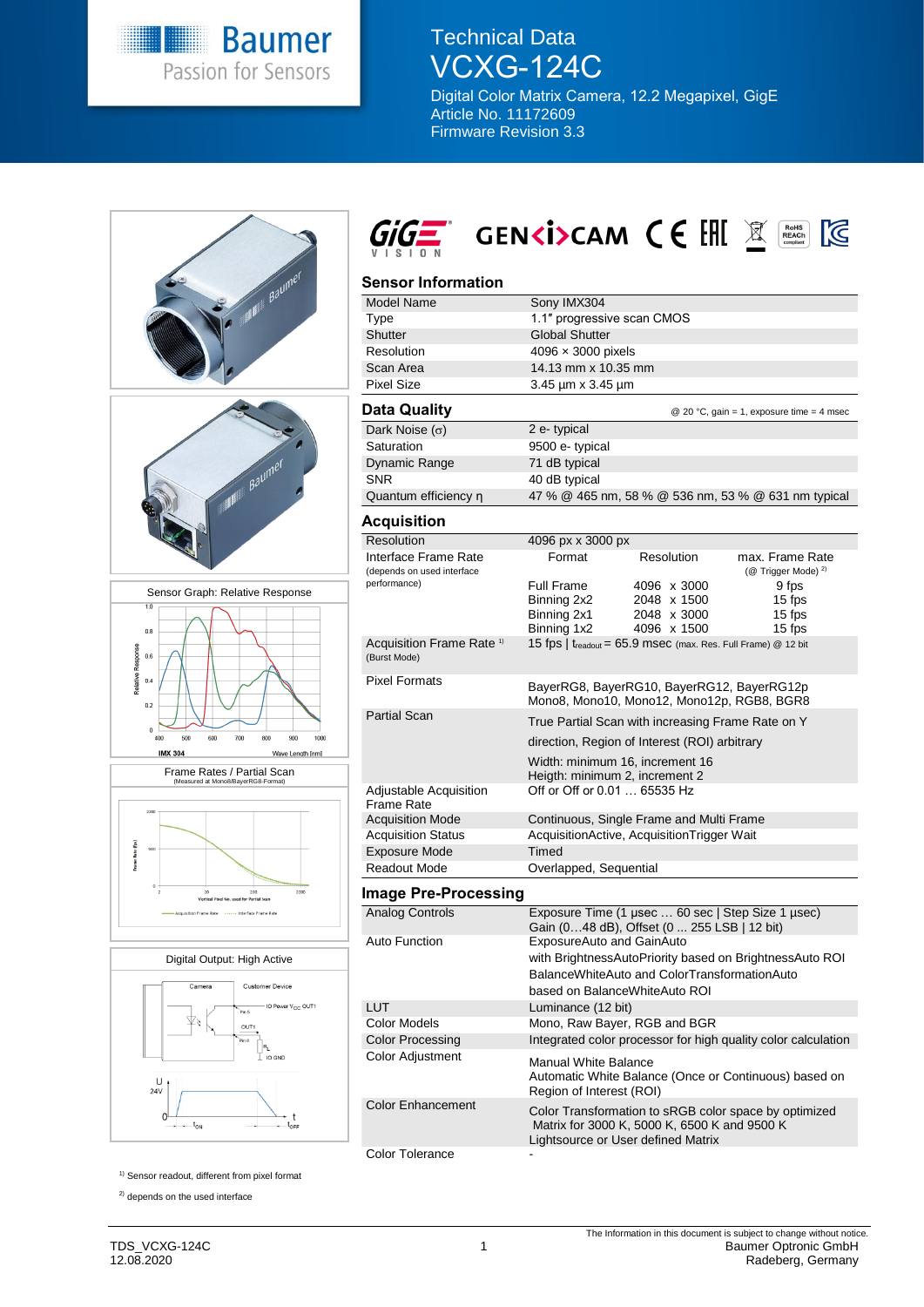







| <b>Image Pre-Processing</b>            |                                                        |
|----------------------------------------|--------------------------------------------------------|
| <b>Binning Horizontal</b>              | 1 or $2$                                               |
| <b>Binning Vertical</b>                | 1 or $2$                                               |
| Image Flipping                         | Horizontal, vertical                                   |
| <b>Defect Pixel Correction</b>         | via Defect Pixel List with up to 512 Pixel Coordinates |
| <b>Fix Pattern Noise</b><br>Correction | $\overline{\phantom{0}}$                               |

# **Process Synchronization**

| Trigger Mode               | Off (Free Running), On (Trigger)                                                  |  |  |
|----------------------------|-----------------------------------------------------------------------------------|--|--|
| Trigger Overlap Type       | Readout                                                                           |  |  |
| <b>Trigger Sources</b>     | Hardware (Line0, 1, 2), Software, Counter 1, 2 End, Action                        |  |  |
|                            | CMD (Action 1), All or Off                                                        |  |  |
|                            | fixed Trigger Delay out of treadout: 1)                                           |  |  |
|                            | 97.7 µsec @ 12 bit                                                                |  |  |
|                            | max. Trigger Delay during treadout. <sup>1)</sup>                                 |  |  |
|                            | 114.1 µsec @ 12 bit                                                               |  |  |
| Trigger Delay              | 0 2 sec, Tracking and buffering of up to 256 triggers                             |  |  |
| <b>External Flash Sync</b> | via Exposure Active                                                               |  |  |
|                            | $t_{\text{delay flash}} \leq 3$ µSeC, $t_{\text{duration}} = t_{\text{exposure}}$ |  |  |
| <b>Encoder Function</b>    | yes, via Counter and Trigger Source                                               |  |  |
| <b>PTP Function</b>        |                                                                                   |  |  |

## **Digital I/Os**

| - - - - - - - - -     |                                                    |
|-----------------------|----------------------------------------------------|
| Lines                 | Input: Line 0, Output: Line3, GPIO: Line 1, Line 2 |
| <b>Output Sources</b> | Off, ExposureActive, Timer1, ReadoutActive,        |
|                       | UserOutput 1-3 and TriggerReady                    |
| Line Debouncer        | Low and high signal separately selectable          |
|                       | Debouncing Time 0  5 msec, Step Size: 1 usec       |
|                       |                                                    |

# **Memory**

| Image Buffer        | 36 MB                                                 |
|---------------------|-------------------------------------------------------|
|                     | 1 Images (Trigger Mode) / 1 Image (Free Running Mode) |
| Non-volatile Memory | 128 kb                                                |
|                     |                                                       |

#### **Network Interface Data**

| Interface                 | Gigabit Ethernet 1000BASE-T 1000 Mbits/sec |            |               |  |
|---------------------------|--------------------------------------------|------------|---------------|--|
|                           | <b>Fast Ethernet</b>                       | 100 BASE-T | 100 Mbits/sec |  |
| Ethernet IP Configuration | Persistent IP, DHCP, LLA                   |            |               |  |
| Packet Size               | 576  9000 Byte, Jumbo Frames supported     |            |               |  |

# **GigE Vision® Features**

| סואָם דוסופוע ∟קוט            |                                                       |  |  |
|-------------------------------|-------------------------------------------------------|--|--|
| Events                        | DeviceTemperatureStatusChanged, EventLost,            |  |  |
| Transmission via Asynchronous | ExposureEnd, ExposureStart, FrameEnd, FrameStart,     |  |  |
| Message Channel               | FrameTransferSkipped, GigEVisionError,                |  |  |
|                               | GigEVisionHeartbeatTimeOut, PrimaryApplicationSwitch, |  |  |
|                               | Line02 FallingEdge, Line02 RisingEdge,                |  |  |
|                               | TransferBufferFull, TransferBufferReady,              |  |  |
|                               | TriggerOverlapped, TriggerReady, TriggerSkipped       |  |  |
| <b>Action CMD</b>             | yes, Action 1 for Trigger                             |  |  |
| <b>Frame Counter</b>          | up to $2^{32}$                                        |  |  |
| Payload Size                  | 0  36864224 Byte                                      |  |  |
| Timestamp                     | 64 bit, resolution in nsec, increment = $8$           |  |  |
| Packet Delay                  | $0.2^{32} - 1$ nsec                                   |  |  |
| Packet Resend                 | Resend Buffer: 71 MB (2 Images)                       |  |  |
| GigE Vision                   | v2.0 (v1.2 backward compatible)                       |  |  |
|                               |                                                       |  |  |

<sup>1)</sup> Sensor readout, different from pixel format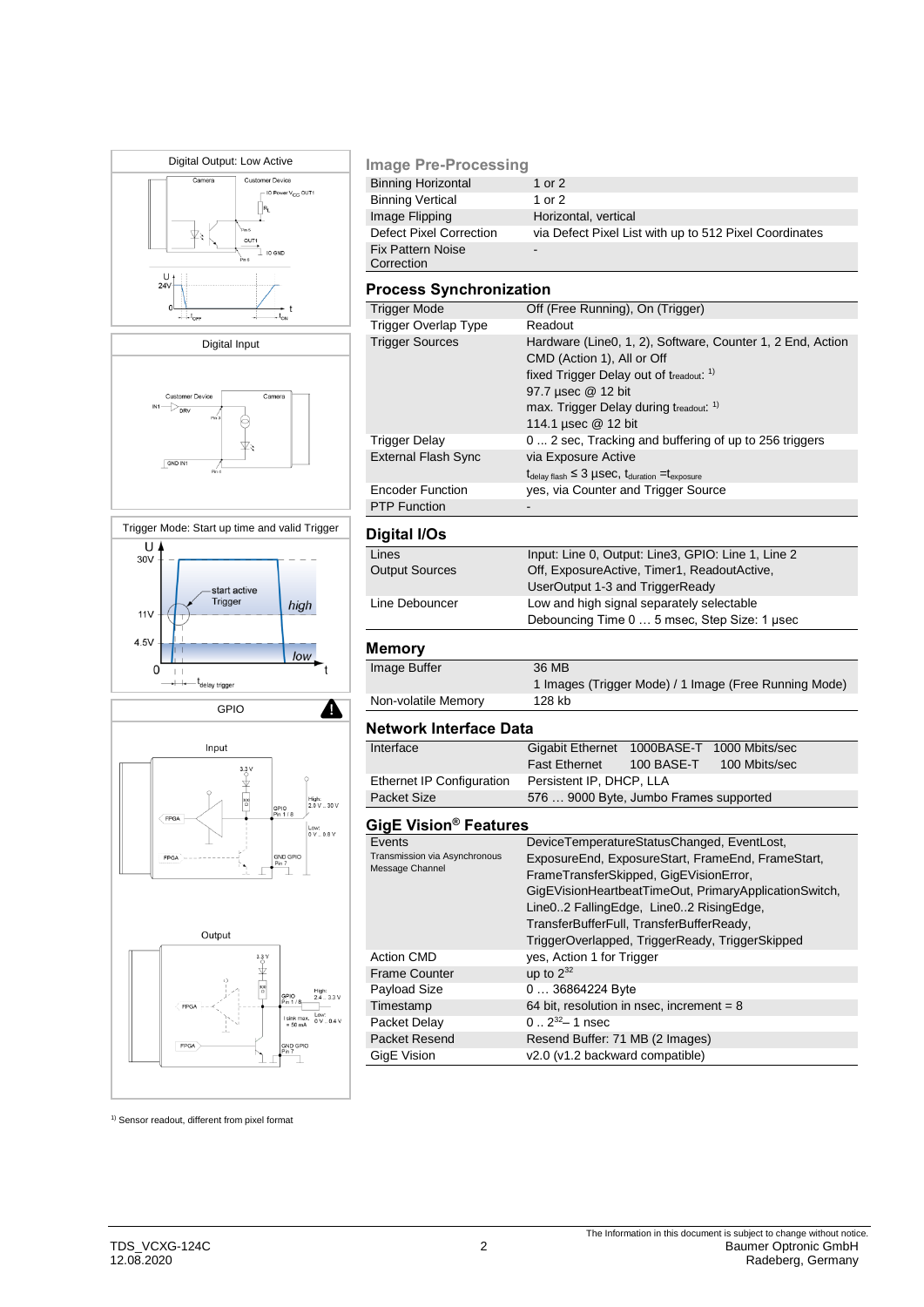

# **LED Signalling**

| LED | FD <sub>1</sub> | Green static  | Link ON   |  |
|-----|-----------------|---------------|-----------|--|
|     |                 | Green flash   | RX active |  |
|     | I FD 2          | Yellow static | Error     |  |
|     |                 | Yellow flash  | TX active |  |
|     |                 |               |           |  |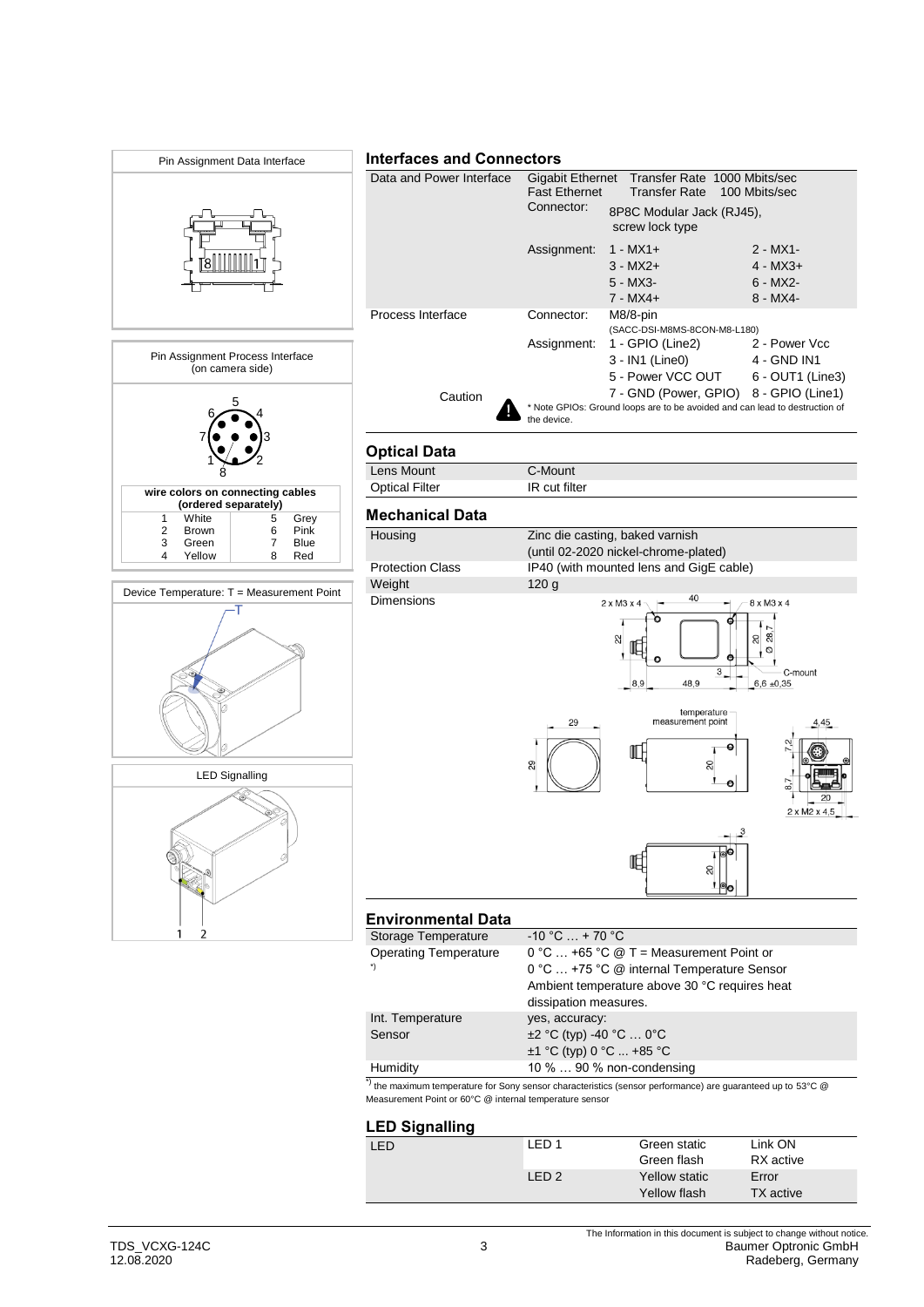# **Electrical Data**

| Electrical Data                                        |                                                                                                                                                         |
|--------------------------------------------------------|---------------------------------------------------------------------------------------------------------------------------------------------------------|
| Power Supply (ext.)                                    | VCC: 12  24 V DC ± 20%                                                                                                                                  |
|                                                        | I: 116  234 mA                                                                                                                                          |
| Power over Ethernet                                    | Class 1 device                                                                                                                                          |
|                                                        | VCC: 36  57 V DC                                                                                                                                        |
|                                                        | $1: 77 \text{ mA} @ 48 \text{ VDC}$                                                                                                                     |
| Power Consumption                                      | approx. 2.8 W @ 12VDC and 9 fps                                                                                                                         |
|                                                        | approx. 3.7 W @ 48 VDC (PoE) and 9 fps                                                                                                                  |
|                                                        | (Factory Setting "Default")                                                                                                                             |
| Digital Input                                          | Optocoupler                                                                                                                                             |
|                                                        | $U_{IN(low)}$ : 0.0  4.5 VDC                                                                                                                            |
|                                                        | U <sub>IN(high)</sub> : 11.0  30.0 VDC                                                                                                                  |
|                                                        | $I_{IN}$ : 3.0  10.0 mA                                                                                                                                 |
|                                                        | min. Impulse Length: 2.0 µsec                                                                                                                           |
| <b>Digital Output</b>                                  | Optocoupler                                                                                                                                             |
|                                                        | $U_{\mathsf{EXT}}$ :<br>530VDC                                                                                                                          |
|                                                        | max. 50 mA<br>$I_{\text{OUT}}$ :                                                                                                                        |
|                                                        |                                                                                                                                                         |
| <b>GPIO</b>                                            | $t_{ON}$ = typ. 3 µsec<br>$t_{\text{OFF}}$ = typ. 40 µsec                                                                                               |
|                                                        | direct, without optocoupler                                                                                                                             |
| GPIO used as Input:                                    | $U_{IN(low)}$ : 0.0  0.8 VDC                                                                                                                            |
|                                                        | $U_{IN(high)}$ : 2.0  30.0 VDC                                                                                                                          |
|                                                        | min. Impulse Length: 2.0 µsec                                                                                                                           |
| GPIO used as Output:                                   | $U_{\text{Out(low)}}$ : 0.0  0.4 VDC ( $I_{\text{sink max}}$ : 50 mA)                                                                                   |
|                                                        | U <sub>Out(high)</sub> : 2.4  3.3VDC (I <sub>max</sub> : 1 mA)                                                                                          |
| Caution                                                | * The General Purpose I/Os (GPIOs) are not potential-free and do not                                                                                    |
|                                                        | have an overrun cut-off. Incorrect wiring (overvoltage, undervoltage or<br>voltage reversal) can lead to defects in the electronic system.              |
|                                                        | Ground loops are to be avoided and can lead to destruction of the device.                                                                               |
|                                                        |                                                                                                                                                         |
| <b>Conformity</b>                                      |                                                                                                                                                         |
| Conformity                                             | CE, RoHS, REACH, KC, EAC                                                                                                                                |
| KC Registration No. / Date                             | MSIP-REI-BkR-VCXG-124M / 02.05.2017                                                                                                                     |
| MTBF                                                   | 51 years $@T = 45 °C / 33$ years $@T = 60 °C$                                                                                                           |
|                                                        | T = Measurement Point                                                                                                                                   |
|                                                        |                                                                                                                                                         |
|                                                        |                                                                                                                                                         |
|                                                        |                                                                                                                                                         |
|                                                        | yes, ShortExposureTimeEnable                                                                                                                            |
|                                                        | Short Exposure Range 1 µsec  60 sec                                                                                                                     |
|                                                        | Default Exposure Range 15 µsec  60 sec                                                                                                                  |
| Timer                                                  | Timer Selector: Timer 1                                                                                                                                 |
|                                                        | TimerTriggerSource:                                                                                                                                     |
|                                                        | Line0, SoftwareTrigger, ExposureStart, ExposureEnd,                                                                                                     |
|                                                        |                                                                                                                                                         |
|                                                        | TimerDelay: 0 usec  2 sec, Step Size: 1 usec                                                                                                            |
|                                                        | TimerDuration: 4 usec  2 sec, Step Size: 1 usec                                                                                                         |
|                                                        | Counter Selector: Counter 1, Counter 2                                                                                                                  |
|                                                        | CounterValue: 0  65535                                                                                                                                  |
|                                                        | Counter Event Source: Counter1End or Counter2End,                                                                                                       |
|                                                        | ExposureActive, FrameTransferSkipped, FrameTrigger,                                                                                                     |
| Counter                                                | TriggerSkipped, Line02 and Off                                                                                                                          |
|                                                        | Counter Reset Source: Counter1End, Counter2End,                                                                                                         |
|                                                        | Line02 and Off                                                                                                                                          |
|                                                        | Sequencer Characteristics:                                                                                                                              |
|                                                        | up to 128 sets,                                                                                                                                         |
|                                                        |                                                                                                                                                         |
|                                                        | FrameTransferSkipped, TriggerSkipped, Action 1 and Off<br>up to 4 possible pathes for triggered set transitions,                                        |
|                                                        | 6 trigger sources: Counter1End, Counter2End,                                                                                                            |
|                                                        | ExposureActive, Line02, ReadoutActive, Timer1End                                                                                                        |
| GenlCam™ Features<br>Short Exposure Range<br>Sequencer | Sequencer Parameters for Exposure, Gain, Trigger, ROI                                                                                                   |
|                                                        | and Output:                                                                                                                                             |
|                                                        |                                                                                                                                                         |
|                                                        | ExposureTime, CounterDuration, CounterEventActivation,<br>CounterEventSource, CounterResetSource,<br>ExposureMode, ExposureTime, Gain, Height, OffsetX, |

OffsetY, TriggerMode, UserOutputValue,

UserOutputValueAll, Width